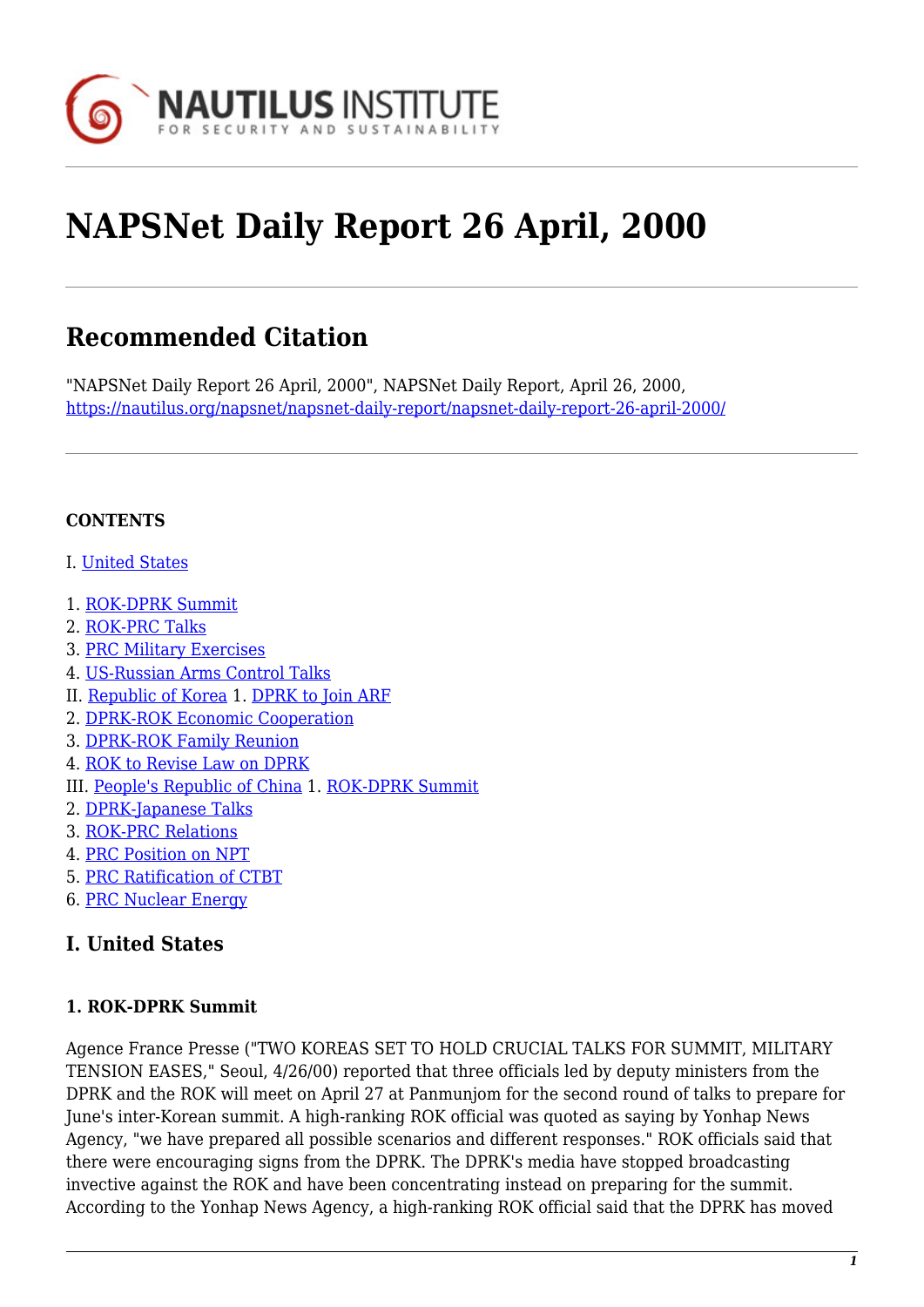missiles to less threatening positions and reduced naval exercises in disputed waters in the Yellow Sea. The official said, "the Silkworm ground- to-ship missiles, which are deployed in bases near the Northern Limit Line, have been put back from a combat readiness position to a normal position." Officials from the ROK defense ministry declined to confirm the report. The official also said that the DPRK has also moved FROG-7 rockets back from frontline bases on the western coast. He said, "some 10 patrol boats, which had staged top-speed, combat-ready maneuvers between December last year and March this year in the Yellow Sea, have been lowering the intensity of training." The official added that the DPRK moves were seen as a gesture aimed at creating a favorable atmosphere ahead of the summit and reflected the DPRK military's support for the summit.

#### <span id="page-1-0"></span>**2. ROK-PRC Talks**

Agence France Presse ("SOUTH KOREAN MINISTER FOR FOREIGN AFFAIRS TO VISIT BEIJING AHEAD OF INTER-KOREAN SUMMIT TALKS," Seoul, 4/26/00) reported that ROK officials said on Wednesday that ROK Minister for Foreign Affairs and Trade Lee Joung-Binn will visit the PRC this week for talks on issues of mutual concern, including the inter-Korean summit in June. The ROK Foreign Ministry said that during the three-day visit, Lee will meet his PRC counterpart Tang Jiaxuan to discuss enhancing bilateral ties, the summit, and the situation in the Korean peninsula and the region. Lee will also meet PRC President Jiang Zemin and Premier Zhu Rongji to ask for help to ensure a successful inter-Korean summit, as well as PRC Foreign Trade and Economic Minister Shi Guangsheng and other officials.

#### <span id="page-1-1"></span>**3. PRC Military Exercises**

Agence France Presse ("CHINESE ARMY MANOEUVRES PART OF MILITARY MINDGAMES: TAIWAN," Taipei, 4/26/00) and the Associated Press (Marcos Calo Medina, "OFFICIAL: CHINA-TAIWAN WAR UNLIKELY," Taipei, 4/26/00) reported that Lin Chon-pin, vice chairman of Taiwan's Mainland Affairs Council (MAC), said on Wednesday that stepped-up PRC military maneuvers were aimed at cranking up psychological pressure on Taiwan. Lin urged Taiwan's population not to panic over escalating tensions. Lin said, "they have conducted in-depth research on psychological warfare. What we have seen right now is part of the practice stemming from their research efforts." Taiwan's Defense Vice Minister Sun Tao-yu said that the PRC could not possibly invade the island without an excuse. Sun said, "President-elect Chen Shui-bian has demonstrated his utmost sincerity and goodwill. Under the circumstances the odds of clashes are low. The information available, including the scale of possible exercises, suggests there is not any sign of a military clash." Sun told the public not to panic over the reports, saying that Taiwan's military would keep a close eye on any movements by the People's Liberation Army.

#### <span id="page-1-2"></span>**4. US-Russian Arms Control Talks**

The Los Angeles Times (Tyler Marshall, "U.S., RUSSIA COMMIT TO ARMS-CONTROL TALKS," Washington, 4/26/00) reported that senior US administration officials said that the US and Russia pledged on April 25 to push hard for new arms-control agreements during US President Bill Clinton's final months in office. The commitments were made during a brief White House meeting between Clinton and Russian Foreign Minister Igor S. Ivanov. A US official said that Ivanov conveyed a message from Russian President-elect Vladimir V. Putin declaring his intention to "work hard on questions of strategic stability and arms control." Other officials said that Clinton assured Ivanov that he is committed to preserving the Anti-Ballistic Missile (ABM) Treaty, despite US efforts to develop its National Missile Defense. Many independent arms-control specialists predict that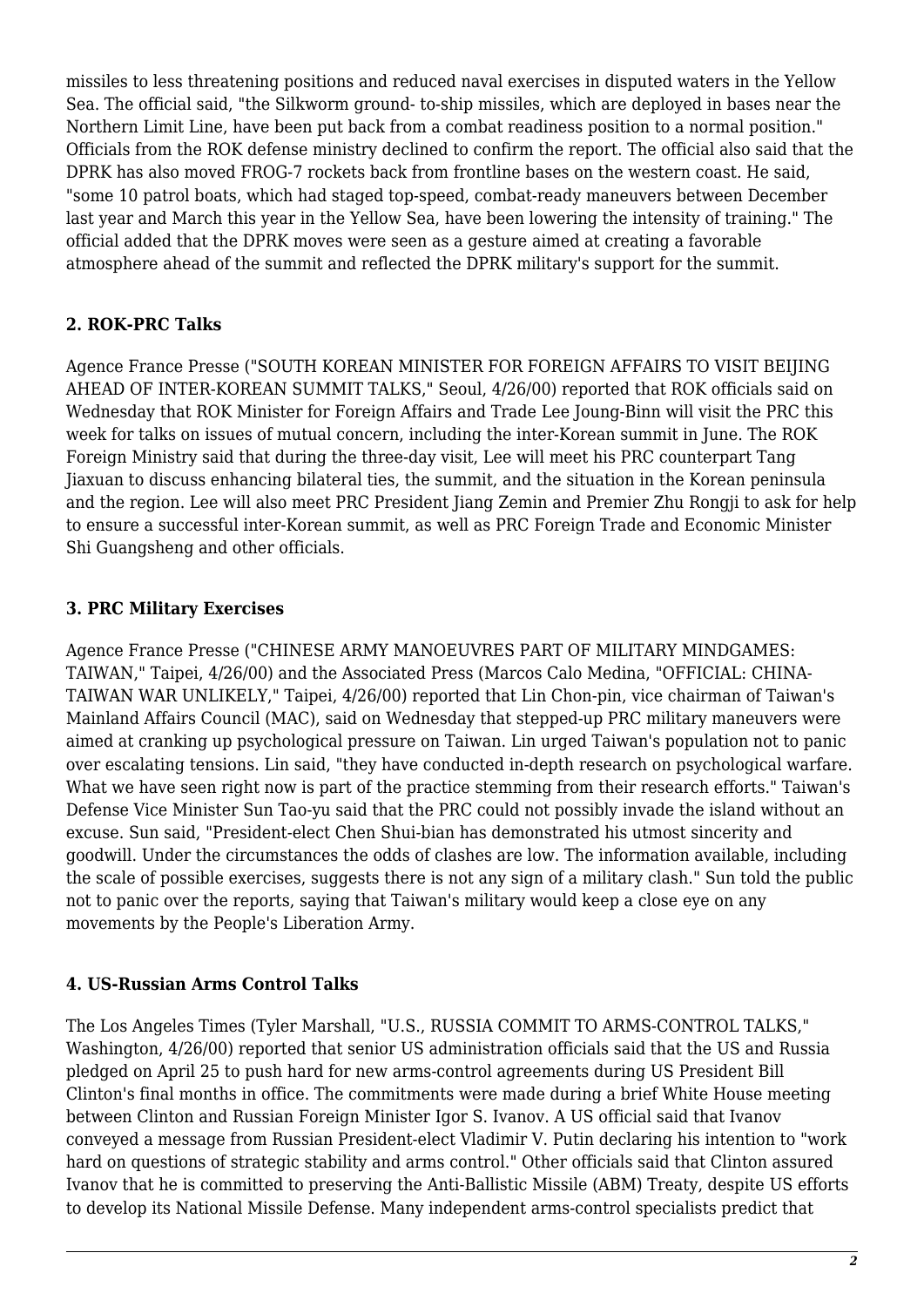Clinton's negotiations on the ABM treaty will be extremely difficult. Jon Wolfstahl, an arms-control specialist at the Washington-based Carnegie Endowment for International Peace, stated, "for the last five years, the United States has been going into discussions with Russia from a position of moral strength. It ratified START II, negotiated [the Comprehensive Test Ban Treaty] and told the Russians they needed to get their act together. Well, [now] the Russian act is together. They are in a strong position at a time the United States is effectively isolated even from its European allies."

## <span id="page-2-0"></span>**II. Republic of Korea**

#### <span id="page-2-1"></span>**1. DPRK to Join ARF**

The Korea Herald (Shin Yong-bae, "PYONGYANG WILLING TO JOIN ARF AFTER NORMALIZING TIES WITH MANILA," Seoul, 04/26/00) reported that an ROK government source said on April 25 that the DPRK is ready to join the ASEAN Regional Forum (ARF), a regional security framework, after it establishes diplomatic ties with the Philippines. The source also said that Thailand has invited DPRK Foreign Minister Paek Nam-sun to visit Bangkok in time for the seventh meeting of ARF foreign ministers, which will take place there in July. To become an ARF member, the DPRK must first submit a letter of admission to the organization during a meeting of its senior officials in May. The source said, "given this time frame, it is impossible for the North to join ARF this year. But the foreign ministers could decide to approve the North's admission when they attend the July meeting in Bangkok." The DPRK was previously reluctant to join ARF, the only security body in the Asia-Pacific region, but has shifted its stance since the US began to engage it last year. Diplomatic observers have said that until the DPRK becomes a member, the organization will wield little clout. Most of the member countries, including the ROK, have supported the DPRK's membership.

#### <span id="page-2-2"></span>**2. DPRK-ROK Economic Cooperation**

Joongang Ilbo (Kim Si-rae, "BUSINESS VENTURES IN NORTH KOREA ON HOLD UNTIL THE SUMMIT ENDS," Seoul, 04/26/00) reported that businesses that have economic interests in the DPRK, which include Samsung and Hyundai, will delay some of their individual ventures in the DPRK until after the inter-Korean summit in June. Hyundai Corporation announced that honorary president Chung Ju-yung is planning to visit the DPRK after the summit. Samsung Electronics also canceled its plans to hold its electronic products exhibition in the DPRK at the end of May. The entrepreneurs who came from the DPRK with the Federation of Korean Industries (FKI), including Chang Chi-hyeok, president of Kohab, decided to postpone their plans to visit and to invest in the DPRK until after the summit.

#### <span id="page-2-3"></span>**3. DPRK-ROK Family Reunion**

Joongang Ilbo (Shin Ye-ri, "HANVIT BANK TO START WIRING MONEY TO SEPARATED FAMILIES IN NORTH KOREA," Seoul, 04/25/00) and Chosun Ilbo (Kim In-gu, "MONEY TRANSFER TO NK ALLOWED," Seoul, 04/25/00) reported that Union Community, a company that is helping separated ROK families find their relatives, announced on April 25 that it and Hanvit Bank will handle money transfers and wiring fees for separated families seeking and sending money to relatives in the DPRK. Families in the ROK wishing to know the well-being of relatives in the DPRK can deposit money at Hanvit Bank, which will send it to the Pyongyang Koryo Commercial Bank account of the Mount Kumkang International Group through the mediation of the Hong Kong branch of the Dutch Rabo Bank. The DPRK side will take out the money if the DPRK families' whereabouts are confirmed. The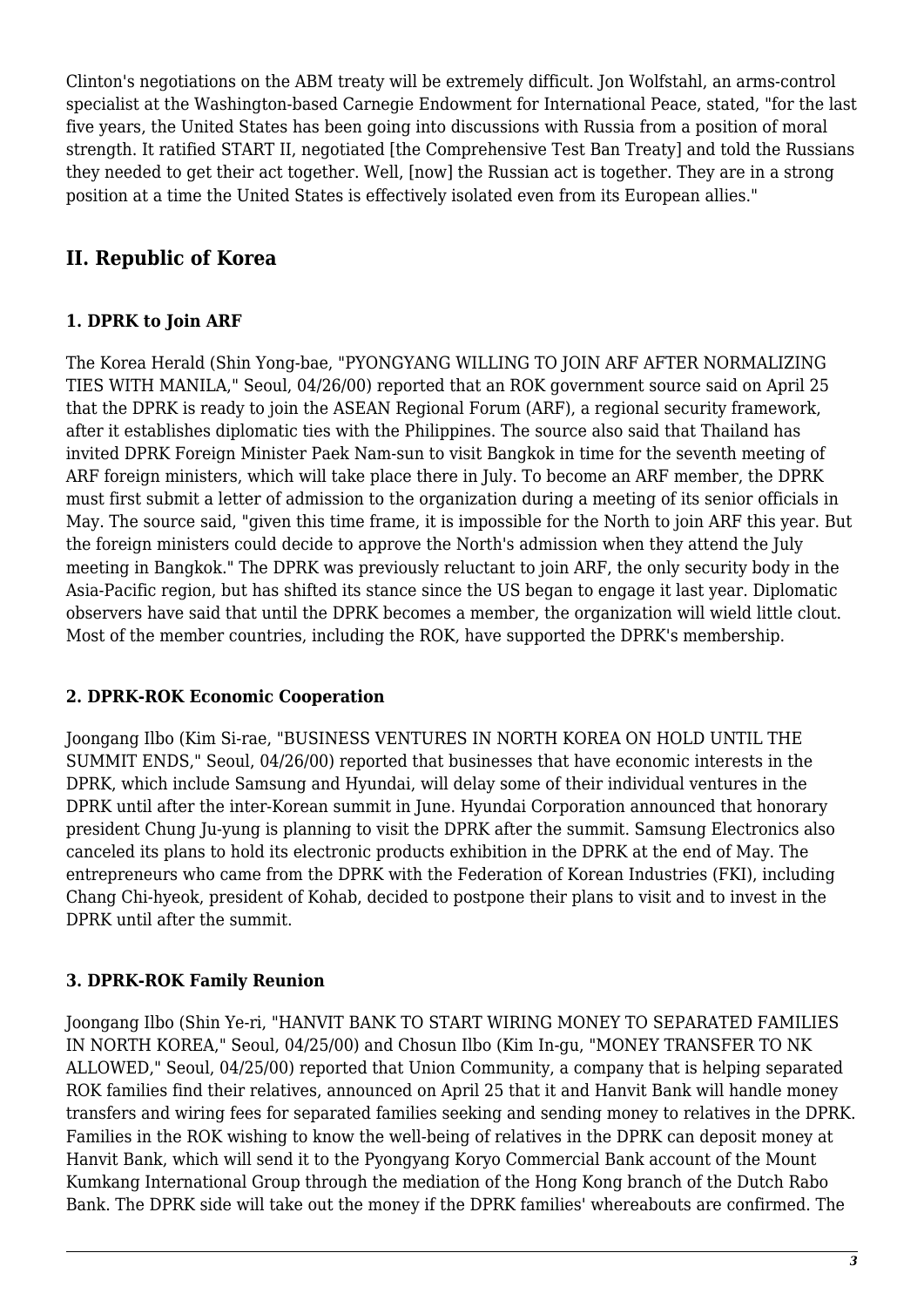cost to look for one's family (for parents, sisters, and brothers) is US\$500 basic work process fee regardless of the total number of people, plus about a US\$650 agency fee, including the insurance fee.

#### <span id="page-3-0"></span>**4. ROK to Revise Law on DPRK**

Joongang Ilbo (Ko Jung-Ae, "PLANS TO REVISE SOUTH-NORTH EXCHANGE LAWS," Seoul, 04/25/00) reported that the ROK government is planning to establish or amend as many as 205 laws and acts that regulate exchanges between the DPRK and the ROK. These laws will be revised with the highest priority in preparation for the new relations expected to be formed following the ROK-DPRK summit. The Ministry of Legislation reported the plan at the cabinet meeting on April 25. Laws which propose the new posts of two vice prime ministers will be submitted to the National Assembly in June, while acts for the establishment for consulting companies and capital management firms are scheduled for October. Laws to control cyber-terrorism will also be established.

### <span id="page-3-1"></span>**III. People's Republic of China**

#### <span id="page-3-2"></span>**1. ROK-DPRK Summit**

China Daily ("ROK PRESIDENT, OPPOSITION DISCUSS SUMMIT," Seoul, 4/25/00, P12) reported that ROK President Kim Dae-jung and Lee Hoi-chang, head of the main opposition Grand National Party, met on April 24 and agreed to cooperate on ensuring the success of a summit with the DPRK. A joint statement issued by the two leaders said, "we welcome the South-North Summit and hope that it will serve as an opportunity to promote peace on the Korean peninsula and reconciliation between the two sides." ROK conservative groups say that Kim's government has been too soft on DPRK Government and given it too much economic aid. Apparently mindful of such criticism, Kim agreed in the meeting with the opposition leader that he will not make one-sided concessions to DPRK. The article said that the agreement could restrict the ROK president's negotiating position in the summit with Kim Jong-il.

People's Daily (Wang Linchang and Zhang Xinghua, "ROK AND DPRK HOLD FIRST PREPARATORY MEETING," Seoul and Pyongyang, 4/23/00, P2) reported that ROK and DPRK officials held the first preparatory meeting in the Peace House south of the truce village on April 22 to discuss the agenda and procedures for the inter- Korean summit. At a press conference after the meeting, Vice Unification Minister Yang Young-shik, the ROK's chief delegate, said that the meeting was held in a very friendly atmosphere. The two sides have agreed to hold a second preparatory meeting at Tongilgak, a house north of the truce village, on April 27.

#### <span id="page-3-3"></span>**2. DPRK-Japanese Talks**

China Daily ("DPRK ASKS FOR COMPENSATION," 4/25/00, P11) reported that the DPRK said on April 24 that talks with Japan on normalizing diplomatic relations could be threatened if Japan does not meet the DPRK's demands for compensation for its colonial rule of Korea. A commentary in the DPRK's official Rodong Shimbun said that unless Japan apologizes and pays compensation for its "brutal" colonial rule, the DPRK sees no reason to continue the talks.

#### <span id="page-3-4"></span>**3. ROK-PRC Relations**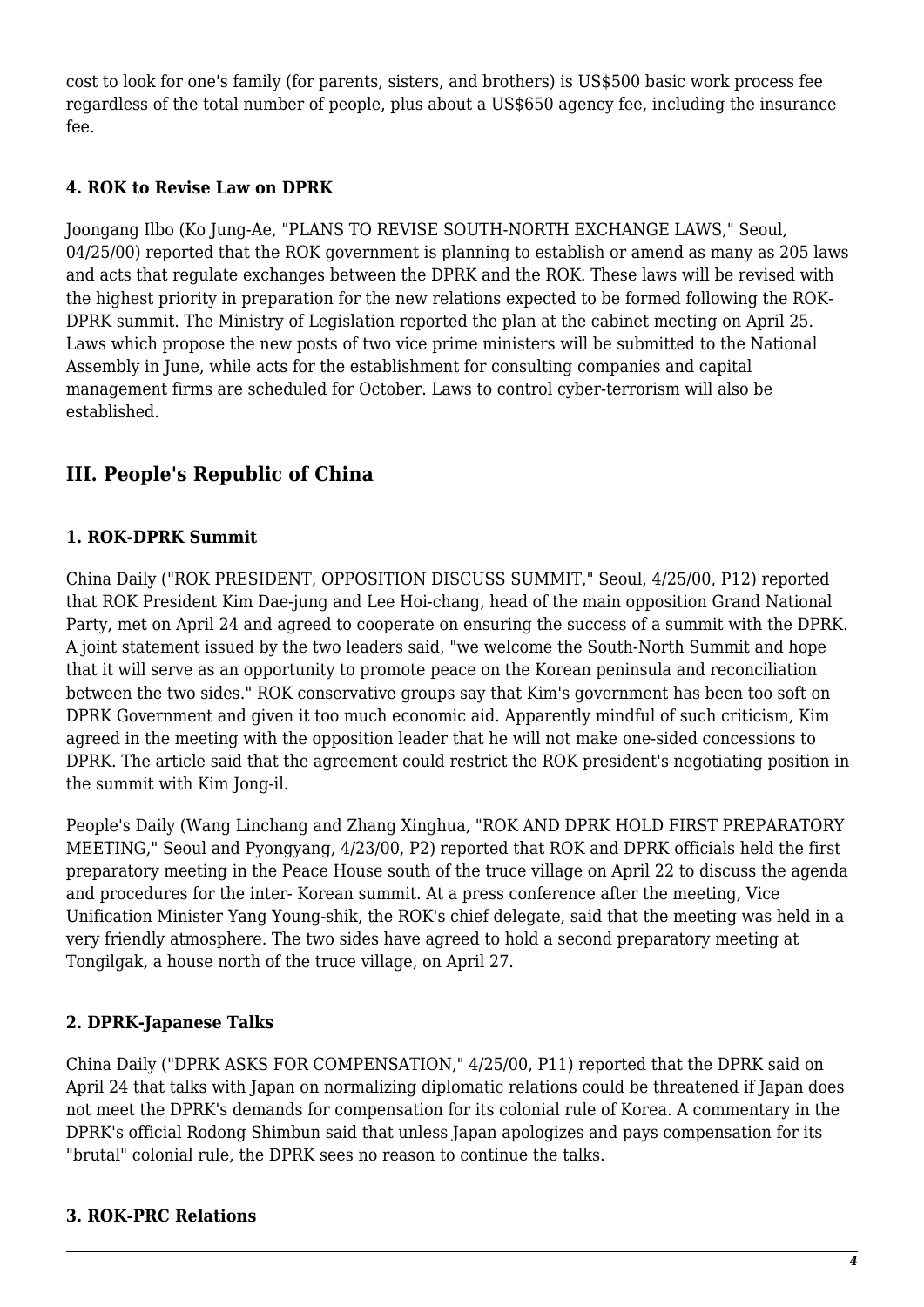People's Daily (Gong Wen, "ROK OFFICIALS ADMIT FMD WAS NOT TRANSMITTED FROM CHINA," Beijing, 4/26/00, P2) reported that the ROK Embassy to the PRC sent a letter to the State Administration for Exit-Entry Inspection and Quarantine of China to formally admit that the outbreak of foot-and-mouth disease (FMD) had no relations to the PRC's agricultural products. Not long ago, there were allegations from the ROK that the disease in ROK might have been transmitted from the PRC, which harmed the exports of the PRC's agricultural products. The State Administration for Exit-Entry Inspection and Quarantine of China thus raised the matter with its ROK counterpart.

#### <span id="page-4-0"></span>**4. PRC Position on NPT**

People's Daily (Fu Fuyuan and Zhou Dewu, "AMBASSADOR SPELLS OUT NUCLEAR POLICIES," United Nations, 4/26/00, P7) reported that PRC Ambassador Sha Zukang, head of the PRC delegation to the Non-Proliferation Treaty review conference, said on April 24 that more efforts should be made to ensure a stable global security environment based on cooperation and trust, which will be the basic guarantee for the prevention of nuclear proliferation. Secondly, he said, the prerequisite for the success of nuclear non-proliferation should be the abolition of double or multiple standards. Sha also said that the only correct and effective way to ensure nonproliferation is to enhance international cooperation and common efforts within a framework of collective security. Any trend or act of unilateralism runs counter to the main tide of non-proliferation efforts, the ambassador said. Sha said that the PRC has never avoided its responsibilities and obligations in nuclear disarmament and has been advocating complete prohibition and thorough destruction of nuclear weapons. However, he emphasized that there are two basic prerequisites for the PRC to participate in any arms control negotiations: these negotiations and the treaties or agreements reached must not undermine the global strategic balance and stability, or the PRC's important strategic security interests.

#### <span id="page-4-1"></span>**5. PRC Ratification of CTBT**

China Daily ("NPC TO SPEED RATIFICATION OF NUKE TREATY," 4/26/00, P2) reported that PRC Foreign Ministry spokesman Sun Yuxi said on April 25 at a regular press conference that the PRC's National People's Congress (NPC) is expected to speed up the ratification process for the Comprehensive Nuclear Test Ban Treaty (CTBT). Sun said that the treaty has been submitted to the NPC Standing Committee and needs to go through the legal process. Sun said that the PRC's position on nuclear non-proliferation is consistent and has not changed. He continued that, like any other sovereign country, the PRC has the right to take measures when its security is threatened.

#### <span id="page-4-2"></span>**6. PRC Nuclear Energy**

China Daily ("NUCLEAR FORUM," 4/26/00, P2) reported that experts at a forum on the PRC's nuclear power industry said on April 25 that the PRC should ensure the sustainable development of nuclear power to better fit its economic growth and energy needs. They said that such development is also recommended to protect the environment. More than 400 experts and scholars from the Chinese Academy of Engineering and related organizations participated in the forum.

The NAPSNet Daily Report aims to serve as a forum for dialogue and exchange among peace and security specialists. Conventions for readers and a list of acronyms and abbreviations are available to all recipients. For descriptions of the world wide web sites used to gather information for this report, or for more information on web sites with related information, see the collection of [other](http://nautilus.org/kiosk/weblinks.html) [NAPSNet resources.](http://nautilus.org/kiosk/weblinks.html)